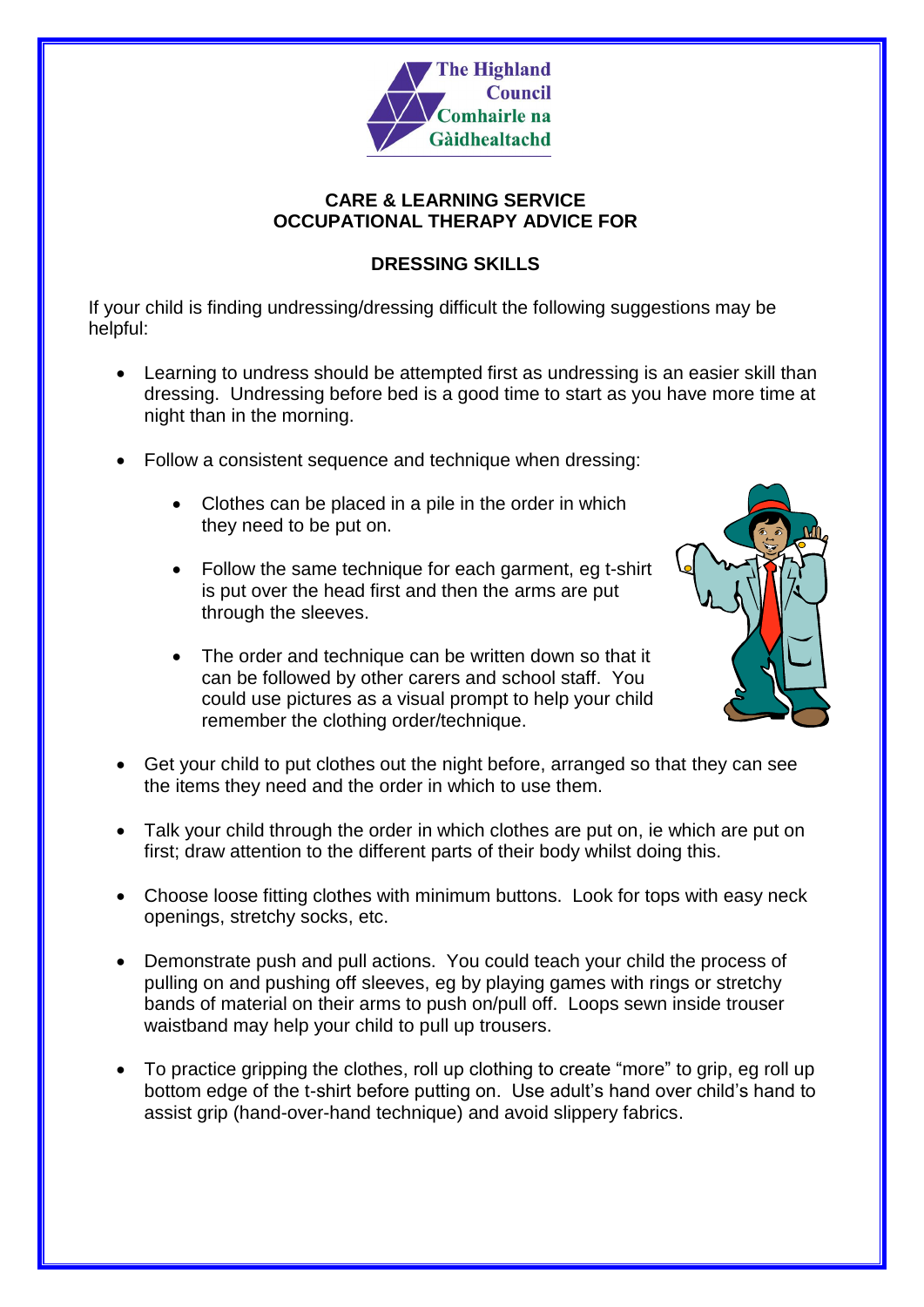- Ensure your child is well supported; sitting on a small chair or stool can help, or sitting on the floor with their back against a wall.
- To help your child distinguish between back and front it may be helpful to mark one side with a coloured label or patch or choose clothes which have a design on the front.
- Take advantage of the labels on the garment to indicate to your child where the top of their trousers or jumper is and to also indicate the inside of the garment.
- Let your child complete as many of the steps involved in dressing as they can.
- $\bullet$  Reduce distractions ideally in a quiet room with the TV off.
- Do not rush when practising, eg start with getting ready for bed in the evening rather than dressing for school in the morning.
- Adapt clothing to help your child cope at school, eg shoes with Velcro, elastic laces, toggles on coats, etc.
- Encourage your child to use a mirror to check how they look, eg to see if their sweatshirt is pulled down at the back. Dressing in front of a mirror helps some children organise themselves while they are getting dressed.

## **BACKWARD CHAINING:**

- Backwards chaining is a useful method that gives some children a sense of achievement when dressing. The idea is that your child completes the last part of the dressing task, so that they get the reward of completing the task. As their skills develop they can carry out more and more of the task until they can do it all, eg putting on socks:
	- Place the sock on your child's foot and encourage them to pull the sock up their leg.
	- Next they pull the sock over their heel and up their leg.
	- Then they pull the sock over their foot and heel and up their leg.

## **BUTTONS & ZIPS:**

- Practise doing up the buttons or zipper on a garment in front of the child on a table when it is not being worn so your child can see clearly which movements are necessary.
- Start practising with larger, flat buttons and progress onto smaller ones. Buttons are easier to grasp if they are flat (instead of concave), large, textured or sewn slightly above the surface of the garment.
- Be sure buttonholes are large enough for buttoning ease (cut to make slightly larger of shirts).

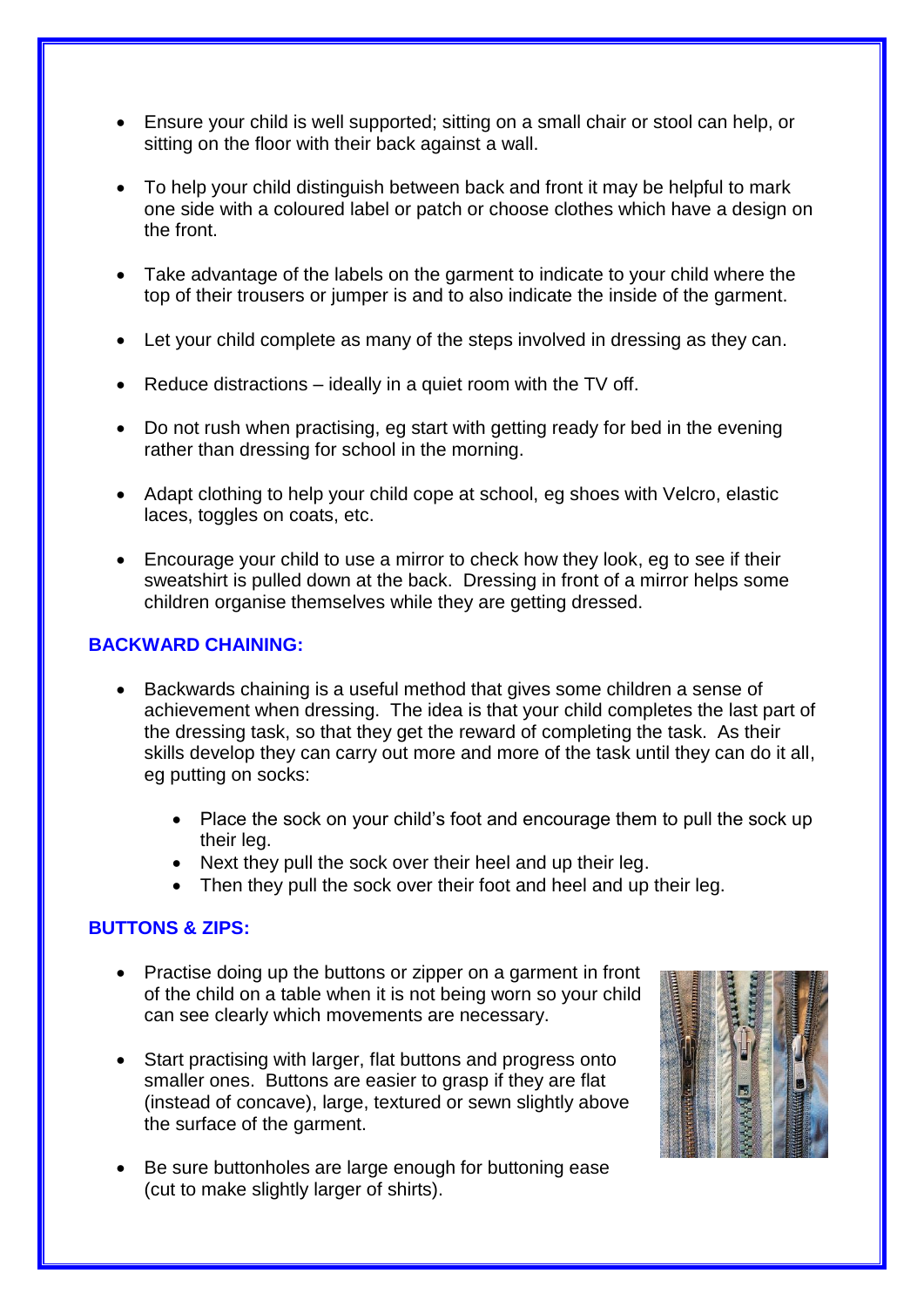- Talk through each stage of the task in terms of what the next step is, ie "find the button", "open the hole", "push it through", "grab it".
- Place half the button through the hole and get your child to complete the task.
- Try larger zips than the usual ones to make it easier or add a ring to zip fasteners to make them easier to grasp and pull up.

## **SHOES:**

- Try Velcro fastenings or elastic shoe laces (perhaps together with a shore horn) these are available from running or sports shops.
- Make a mark on the inside wall of both shoes to help children put the correct shoe on the correct foot.

## **SOCKS:**

- Use tube socks with no specific heel to position to begin with.
- Try socks with a different colour heel for easy visual clue.
- Place socks partly over your child's foot, then encourage them to perform the last part.
- Make sure that the elastic is not too tight, avoid tight fitting socks.
- Prompt your child to use their "magic thumbs" to help pull the socks on, ie isolating their thumbs to get them under the socks to pull up.
- Roll down the top of the sock to make it easier to get the foot in.
- Use a loop on the back of the sock for the child to hold as they pull them up.

**SHOELACES:** See Shoelaces Information Sheet

# **GAMES TO HELP LEARN DRESSING & UNDRESSING:**

The following is a list of games/activities that aim to help you child develop dressing skills. They can be done at home, school or nursery:

- Use hoop to climb through and pass over the head and down to practice body awareness skills for dressing.
- Wrapping packages as a way to practise tying. Have your child keep some important toys/items in a box. Each day they untie the box to take out the toy and then retie it to put it away.
- Threading and lacing games.